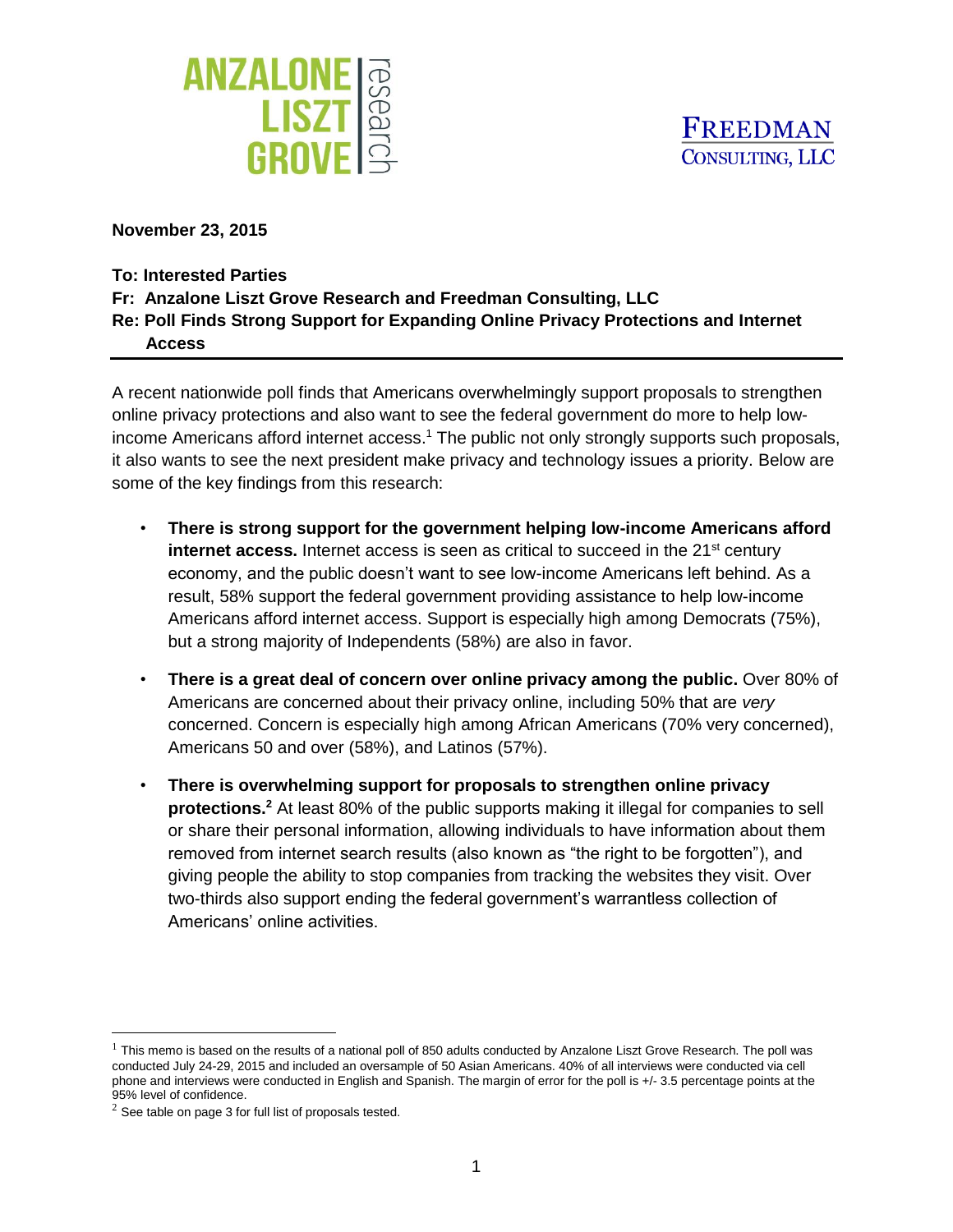- **The public also wants the next president to make these issues a priority.<sup>3</sup>** Nine in ten want to see the next president put an emphasis on protecting privacy, over 80% want to prioritize teaching technology skills and using technology to make government more efficient, and nearly two-thirds want to see an emphasis on expanding internet access as well.
- **Americans want the companies whose websites they use to take an active role in protecting their privacy.** Over 90% believe these companies should be taking steps to protect the public's privacy online, with 69% feeling that the companies should be doing "a great deal" to protect it. More than three out of four (78%) also believe that the federal government should take an active role in protecting our online privacy.
- **The vulnerability of personal financial information is the dominant online privacy concern.** More than three out of four Americans said that their top concern related to online privacy was suffering financial harm due to their personal information being violated.
- **Concern over doxing is also high.** More than four out of five Americans are concerned about doxing (the posting of someone's personal information online), including 62% who express intense concern.
- **Despite high levels of concern, most don't know how to protect their privacy online.** There is clearly a need for more information about what people can do to protect their privacy on the internet, as 61% say they are concerned but don't know what to do to protect themselves. Communities of color are especially likely to feel this way, with 73% of Latinos and 66% of African and Asian Americans agreeing with this sentiment.
- **The public is willing to take action to protect their privacy online.** Americans express a willingness to take steps to keep their personal information safe online. A broad share would opt out of online services that widely share their personal info (82%), and they express a clear desire to use websites that prioritize privacy (87%). And nearly three in four (71%) said they would be willing to e-mail, call, or write a letter to a member of Congress or a policymaker to help protect their privacy online.

 $\overline{\phantom{a}}$ 

 $3$  See table on page 3 for full list of issues tested.